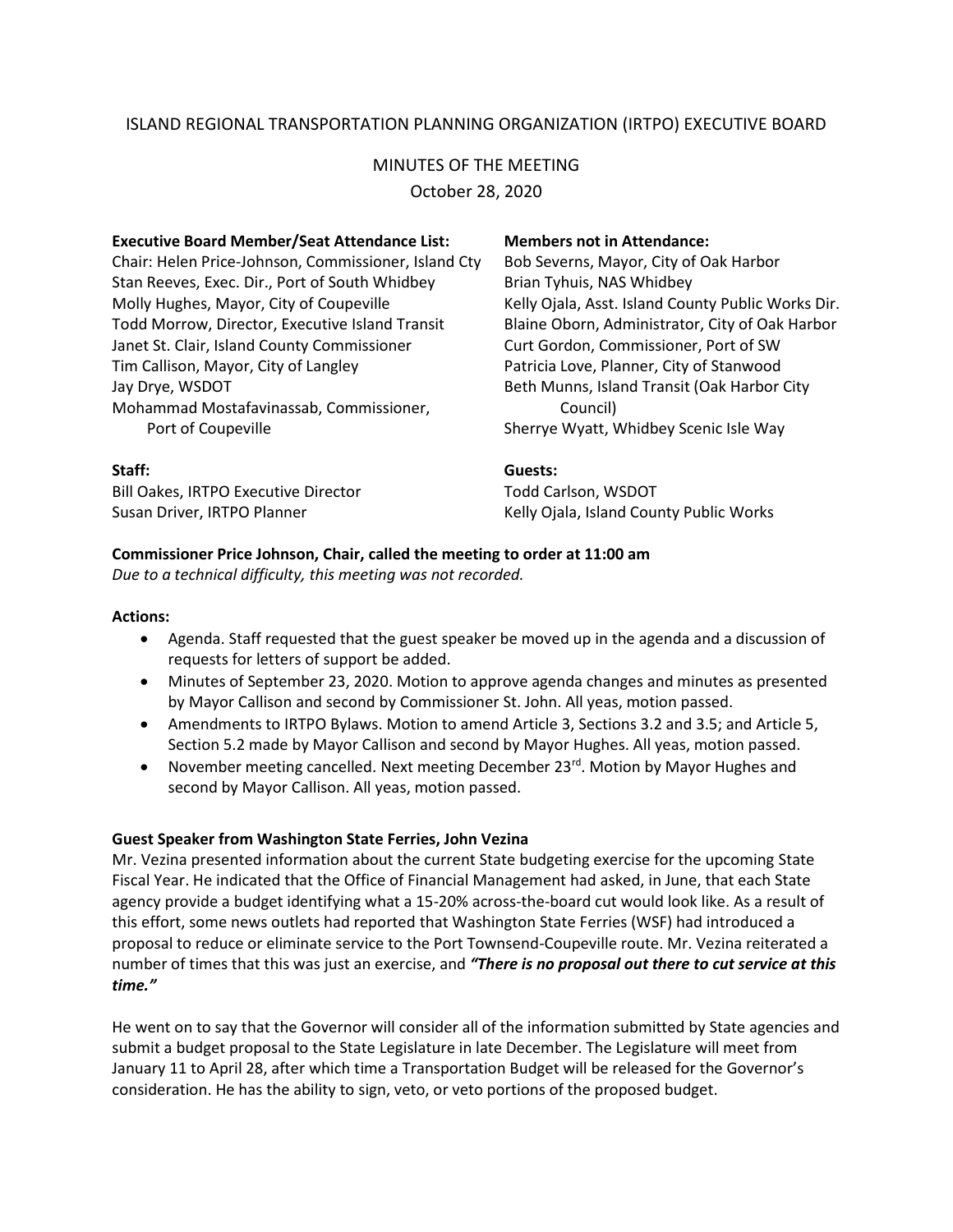WSF cannot add or delete any service without legislative direction. Even after receiving legislative direction, WSF must complete a public information campaign before making any changes to service.

#### **Amendments to IRTPO Bylaws**

The Board amended several sections of the Bylaws at the September meeting, but asked for further discussion and language revisions on other sections. The following sections were amended at this meeting:

- *1* Article 3, Sections 3.2 and 3.5 amended to clarify voting members and their eligibility.
- 2 Article 5, Section 5.2 amended to allow for alternative meeting times and locations as needed. *Motion by Mayor Callison and second Mayor Hughes to approve all amendments as written. All yeas.*

# **Consolidated Grant Letters of Support**

The North Counties Transportation Coalition and Island Transit both submitted requests for letters of support for upcoming Consolidated Grant applications. *Motion by Mayor Hughes and second by Mayor Callison to authorize the Chair to review and sign the letters of support in keeping with the intention of the Board to support these grant requests.*

## **Member update roundtable**

Mayor Callison reported that Blink sent him an offer for a free upgrade of Langley's existing charging stations. He indicated that he would be contacting them for details. (*The link was subsequently forwarded to all members.)*

Todd Morrow thanked Board Members for their support of Island Transit's Consolidated Grant applications. Most of the agency's budget comes from State and Federal grants. He noted the recent State Supreme Court decision that found I-976 unconstitutional, but cautioned that the State Legislature would still need to address the issue, so some of the funding may be reduced down the road. Island Transit receives about 19% of operating funds from license fees.

Stan Reeves stated the Port of South Whidbey's dock project is moving along slowly. The Port just signed an agreement with WSDOT on the use of STBG funds to design and construct a new passenger-only ferry dock. The Port will remove the existing, damaged structures with local funds – possibly by the end of next week.

Jay Drye added a point of clarification on the I-976 situation. He stated that the Legislature had taken action to ensure that the funds continue to be collected and put into an account while the lawsuit was pending. The Legislature will need to take action in the upcoming Legislative Session to release them. He also noted that the painting project on the Deception Pass and Canoe Pass Bridges had some significant challenges that WSDOT is trying to work out with the contractor.

Bill Oakes noted that this season's paving projects have wrapped up. Island County partnered with the City of Oak Harbor to complete \$1.5 million worth of paving. The County is working with City and Town partners now to set up the paving schedule for next season.